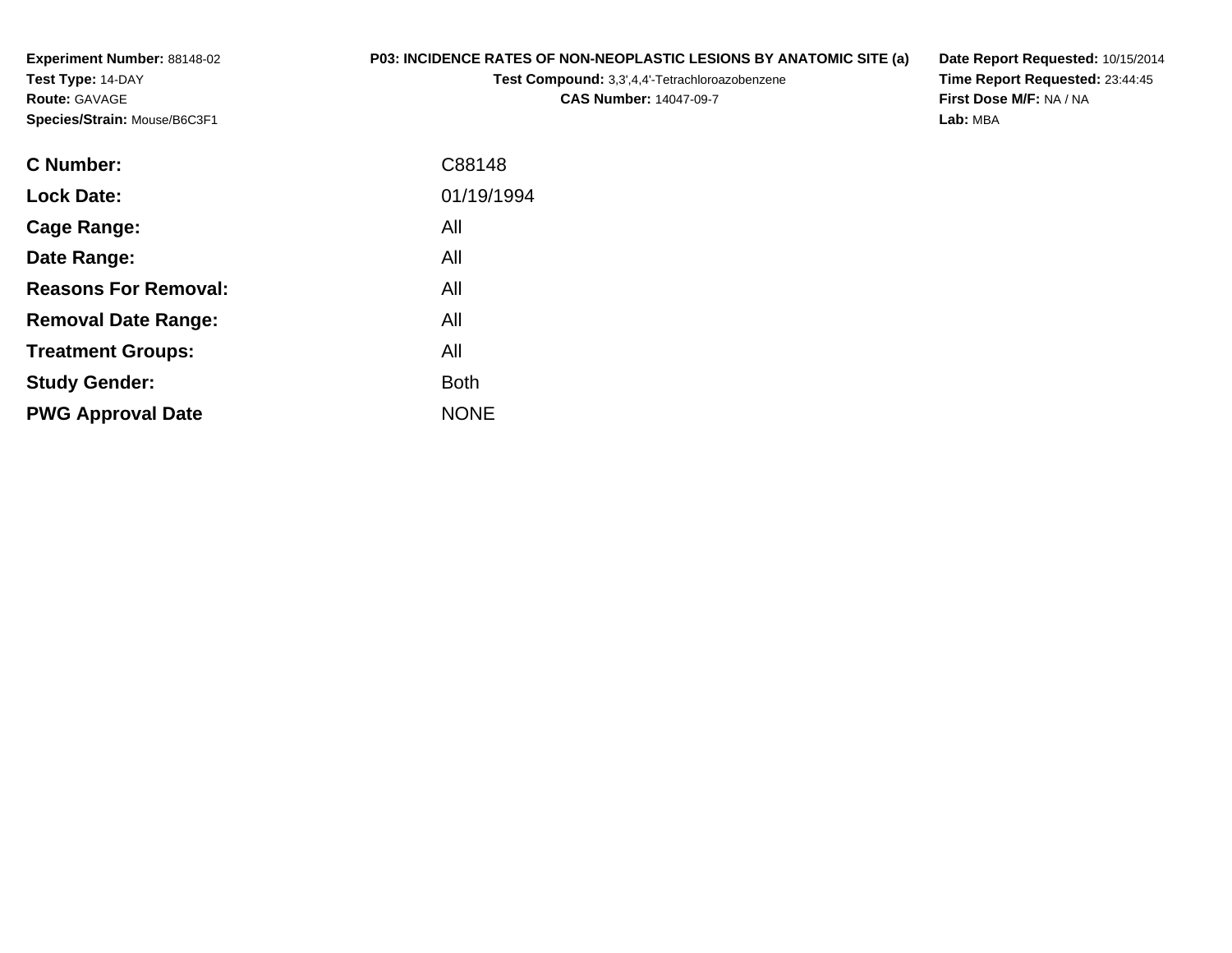| Test Type: 14-DAY                                                                                                                                                       |                                    |                               | Test Compound: 3,3',4,4'-Tetrachloroazobenzene | Time Report Requested: 23:44:45 |                          |                                    |
|-------------------------------------------------------------------------------------------------------------------------------------------------------------------------|------------------------------------|-------------------------------|------------------------------------------------|---------------------------------|--------------------------|------------------------------------|
| Route: GAVAGE                                                                                                                                                           |                                    | <b>CAS Number: 14047-09-7</b> | First Dose M/F: NA / NA                        |                                 |                          |                                    |
| Species/Strain: Mouse/B6C3F1                                                                                                                                            |                                    |                               |                                                |                                 | Lab: MBA                 |                                    |
| <b>B6C3F1 Mouse MALE</b>                                                                                                                                                | 0 MG/KG                            | 1 MG/KG                       | <b>MG/KG</b><br>3.2                            | 10 MG/KG                        | 32 MG/KG                 | <b>MG/KG</b><br>100                |
| <b>Disposition Summary</b>                                                                                                                                              |                                    |                               |                                                |                                 |                          |                                    |
| <b>Animals Initially In Study</b><br><b>Early Deaths</b><br><b>Survivors</b>                                                                                            | 5                                  | $\sqrt{5}$                    | 5                                              | $5\phantom{.0}$                 | 5                        | 5                                  |
| <b>Terminal Sacrifice</b><br><b>Animals Examined Microscopically</b>                                                                                                    | 5<br>$5\phantom{.0}$               | $\sqrt{5}$                    | 5                                              | $\overline{\mathbf{5}}$         | 5<br>5                   | 5<br>5                             |
| <b>ALIMENTARY SYSTEM</b><br>Gallbladder<br>Liver<br>Hemorrhage, Focal<br>Necrosis, Focal<br>Stomach, Forestomach<br>Stomach, Glandular<br>CARDIOVASCULAR SYSTEM<br>None | (5)<br>(5)<br>1(20%)<br>(5)<br>(5) | (0)<br>(0)<br>(0)<br>(0)      | (0)<br>(0)<br>(0)<br>(0)                       | (0)<br>(0)<br>(0)<br>(0)        | (0)<br>(0)<br>(0)<br>(0) | (5)<br>(5)<br>1(20%)<br>(5)<br>(5) |
| <b>ENDOCRINE SYSTEM</b><br>None                                                                                                                                         |                                    |                               |                                                |                                 |                          |                                    |
| <b>GENERAL BODY SYSTEM</b><br>None                                                                                                                                      |                                    |                               |                                                |                                 |                          |                                    |
| <b>GENITAL SYSTEM</b><br>None                                                                                                                                           |                                    |                               |                                                |                                 |                          |                                    |
| <b>HEMATOPOIETIC SYSTEM</b><br>Lymph Node, Mesenteric<br>Spleen<br>Hematopoietic Cell Proliferation<br>Lymph Follic, Atrophy                                            | (5)<br>(5)                         | (0)<br>(0)                    | (0)<br>(0)                                     | (0)<br>(0)                      | (0)<br>(5)               | (5)<br>(5)<br>1(20%)<br>2(40%)     |
| Thymus                                                                                                                                                                  | (5)                                | (0)                           | (0)                                            | (0)                             | (0)                      | (5)                                |

**P03: INCIDENCE RATES OF NON-NEOPLASTIC LESIONS BY ANATOMIC SITE (a)**

**Date Report Requested:** 10/15/2014

a - Number of animals examined microscopically at site and number of animals with lesion

**Experiment Number:** 88148-02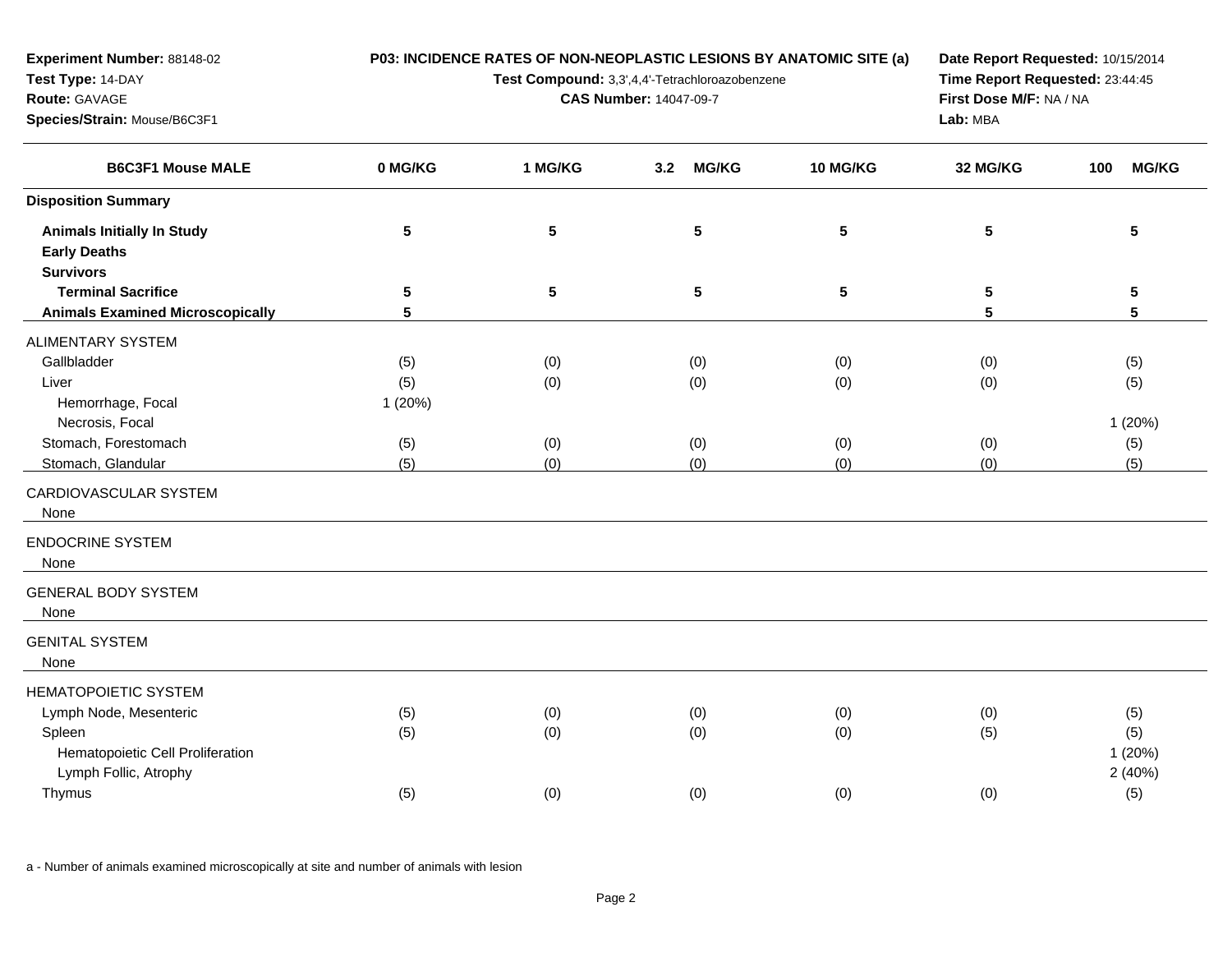| Experiment Number: 88148-02<br>Test Type: 14-DAY<br><b>Route: GAVAGE</b><br>Species/Strain: Mouse/B6C3F1 |         | P03: INCIDENCE RATES OF NON-NEOPLASTIC LESIONS BY ANATOMIC SITE (a)<br>Test Compound: 3,3',4,4'-Tetrachloroazobenzene<br><b>CAS Number: 14047-09-7</b> | Date Report Requested: 10/15/2014<br>Time Report Requested: 23:44:45<br>First Dose M/F: NA / NA<br>Lab: MBA |                 |          |                     |
|----------------------------------------------------------------------------------------------------------|---------|--------------------------------------------------------------------------------------------------------------------------------------------------------|-------------------------------------------------------------------------------------------------------------|-----------------|----------|---------------------|
| <b>B6C3F1 Mouse MALE</b>                                                                                 | 0 MG/KG | 1 MG/KG                                                                                                                                                | <b>MG/KG</b><br>3.2                                                                                         | <b>10 MG/KG</b> | 32 MG/KG | <b>MG/KG</b><br>100 |
| <b>INTEGUMENTARY SYSTEM</b><br>None                                                                      |         |                                                                                                                                                        |                                                                                                             |                 |          |                     |
| MUSCULOSKELETAL SYSTEM<br>None                                                                           |         |                                                                                                                                                        |                                                                                                             |                 |          |                     |
| NERVOUS SYSTEM<br>None                                                                                   |         |                                                                                                                                                        |                                                                                                             |                 |          |                     |
| <b>RESPIRATORY SYSTEM</b><br>None                                                                        |         |                                                                                                                                                        |                                                                                                             |                 |          |                     |
| SPECIAL SENSES SYSTEM<br>None                                                                            |         |                                                                                                                                                        |                                                                                                             |                 |          |                     |
| <b>URINARY SYSTEM</b><br>Kidney                                                                          | (5)     | (0)                                                                                                                                                    | (0)                                                                                                         | (0)             | (0)      | (5)                 |

\*\*\*END OF MALE DATA\*\*\*

a - Number of animals examined microscopically at site and number of animals with lesion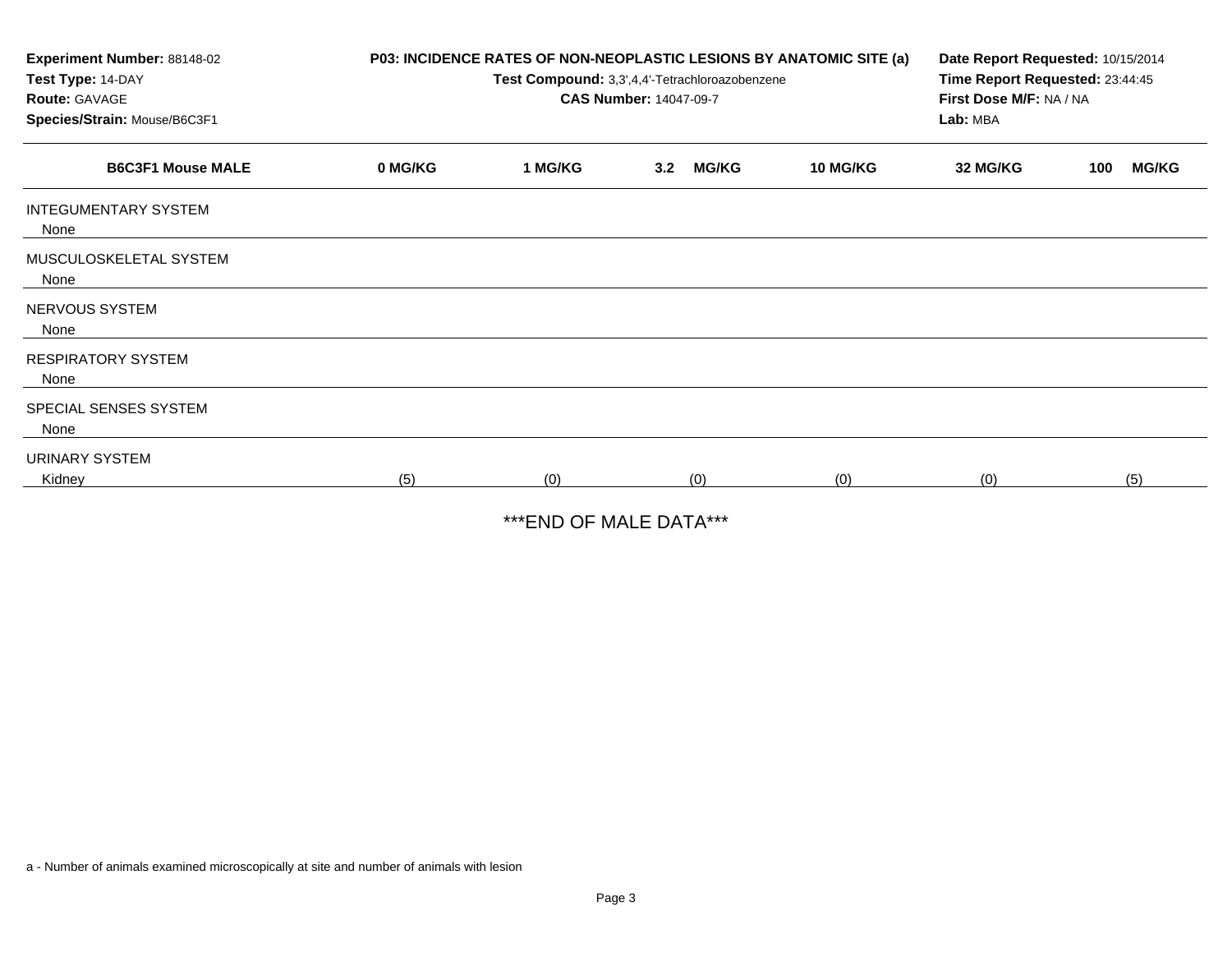| Test Type: 14-DAY<br>Route: GAVAGE<br>Species/Strain: Mouse/B6C3F1                                                           |                          | Test Compound: 3,3',4,4'-Tetrachloroazobenzene<br><b>CAS Number: 14047-09-7</b> | Time Report Requested: 23:44:45<br>First Dose M/F: NA / NA<br>Lab: MBA |                          |                          |                                    |
|------------------------------------------------------------------------------------------------------------------------------|--------------------------|---------------------------------------------------------------------------------|------------------------------------------------------------------------|--------------------------|--------------------------|------------------------------------|
| <b>B6C3F1 Mouse FEMALE</b>                                                                                                   | 0 MG/KG                  | 1 MG/KG                                                                         | <b>MG/KG</b><br>3.2                                                    | 10 MG/KG                 | 32 MG/KG                 | <b>MG/KG</b><br>100                |
| <b>Disposition Summary</b>                                                                                                   |                          |                                                                                 |                                                                        |                          |                          |                                    |
| <b>Animals Initially In Study</b><br><b>Early Deaths</b><br><b>Survivors</b>                                                 | 5                        | $5\phantom{.0}$                                                                 | $5\phantom{.0}$                                                        | $5\phantom{.0}$          | 5                        | 5                                  |
| <b>Terminal Sacrifice</b><br><b>Animals Examined Microscopically</b>                                                         | 5<br>5                   | $\sqrt{5}$                                                                      | $\sqrt{5}$                                                             | 5                        | 5<br>5                   | $\sqrt{5}$<br>$5\phantom{.0}$      |
| ALIMENTARY SYSTEM                                                                                                            |                          |                                                                                 |                                                                        |                          |                          |                                    |
| Gallbladder<br>Liver<br>Hematopoietic Cell Proliferation<br>Stomach, Forestomach<br>Stomach, Glandular                       | (5)<br>(5)<br>(5)<br>(5) | (0)<br>(0)<br>(0)<br>(0)                                                        | (0)<br>(0)<br>(0)<br>(0)                                               | (0)<br>(0)<br>(0)<br>(0) | (0)<br>(0)<br>(0)<br>(0) | (5)<br>(5)<br>1(20%)<br>(5)<br>(5) |
| CARDIOVASCULAR SYSTEM<br>None                                                                                                |                          |                                                                                 |                                                                        |                          |                          |                                    |
| <b>ENDOCRINE SYSTEM</b><br>None                                                                                              |                          |                                                                                 |                                                                        |                          |                          |                                    |
| <b>GENERAL BODY SYSTEM</b><br>None                                                                                           |                          |                                                                                 |                                                                        |                          |                          |                                    |
| <b>GENITAL SYSTEM</b><br>None                                                                                                |                          |                                                                                 |                                                                        |                          |                          |                                    |
| <b>HEMATOPOIETIC SYSTEM</b><br>Lymph Node, Mesenteric<br>Spleen<br>Hematopoietic Cell Proliferation<br>Lymph Follic, Atrophy | (5)<br>(5)               | (0)<br>(0)                                                                      | (0)<br>(0)                                                             | (0)<br>(0)               | (0)<br>(5)               | (5)<br>(5)<br>4 (80%)<br>3(60%)    |
| Thymus<br>Atrophy                                                                                                            | (5)                      | (0)                                                                             | (0)                                                                    | (0)                      | (5)                      | (5)<br>2(40%)                      |

**P03: INCIDENCE RATES OF NON-NEOPLASTIC LESIONS BY ANATOMIC SITE (a)**

**Date Report Requested:** 10/15/2014

a - Number of animals examined microscopically at site and number of animals with lesion

**Experiment Number:** 88148-02